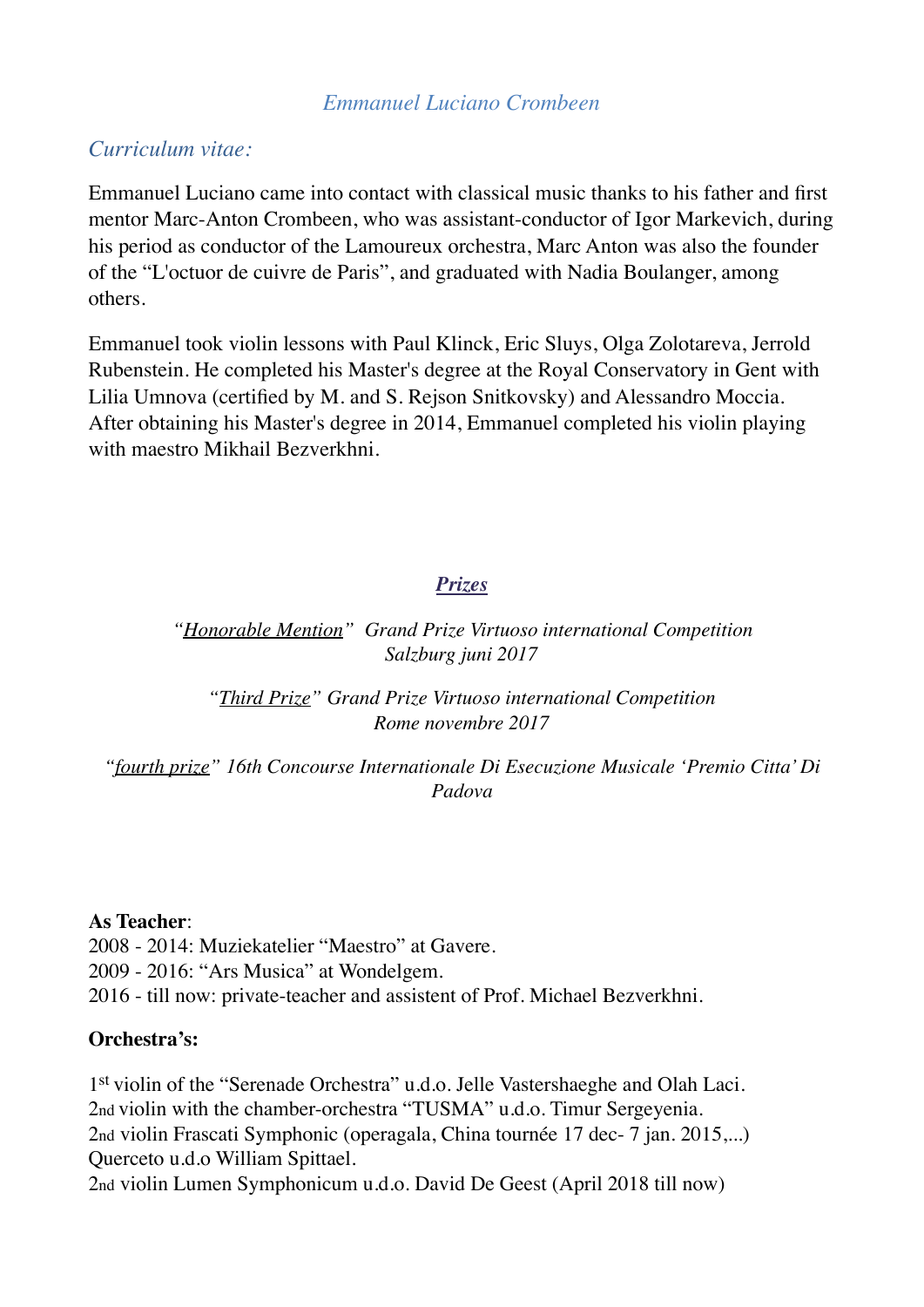## **Replacing in orchestra's:**

31/10/2010: Verdi:Atilla u.d.o. Mr. Soenen ("Apollo Symphonic, operagebouw Gent) 13/11/2010: Leader 2<sup>de</sup> violins u.d.o. Daniel Burdet (orkest: Jubileum Mozarteum)

Januari 2011: "Les Symphonistes Européens" u.d.o. Pierre-Yves Gronier (Lille, FR) 29/1/2011:Nieuwjaarsconcert: "Lyrica Gent" (Vlaamse Opera Gent, u.d.o. Geert Soenen). 13/3/2011: Les Symphonistes Européens u.d.o. Mr. Gronier (Lille et Le Portel,FR) April – oktober 2011: "Brussels Philharmonic Orchestra" (1<sup>ste</sup> viool) o.l.v. Roger Bausier. 26/4/2013: Musical "Nine!" at Lebbeke u.d.o. Dirk Vermeir.

6-16/7/2015: concert tour Kroatië: "Ars Musica ensemble": as concertmeister u.d.o. Dominiek Reinaert.

## **Kamermuziek: Quartet:**

24/2/ 2011: concert at "Hotclub: reserva" 2/7/2011: "Panda" (gent) 06/7/2011: Privé concert for the Consulaat of Belarus (Brussels) 17/7/2011: Concert during the "Gentse Feesten" at the "Kantl" Hall 16/12/2011: "Artclub" Gent.

## **Kamermuziek: Recitals:**

01/3/2010: "Chamber Music Marathon" u.d.o. Lubov Barsky. 11/6/2010: Solisten concert o.l.v. Timur Sergeyenia. 03/4/2011: Recital as celebration of the "Groene Stip Concerten" of "Jeugd en Muziek Gent" Pianist: Jelle Vastershaeghe 22/7/2011: Solo Recital: Bach: Auditorium "Jan Palfijn" in gent. 23/8/2011: Auditorium "Jan Palfijn" Concert with pianist Jelle Vastershaeghe, Light classical music. 22/9/2011: Violin & viola Recital. Pianist: Anastasia Kozhushko

Orpheus Instituut: "Klassieke Jongerenhappening SLC" 04/12/2011: Recital with Jelle Vastershaeghe ( at Eeklo V.V.K.A) 22/12/2012 – 7/1/2013: musical visit to "Eastman School of Music" (New York, USA)

3/9/2013: Final recital Conservatorium gent , 10/12/2013: Recital with Jelle Vastershaeghe ( Eeklo t.g.v. V.V.K.A.) 12/5/2014: "Soirée d'encores"

30/7/2015: Charles August de Bériot Recital: solo Caprices: selection of the solo Caprices opus 102 109 & 123. at "Kerspit vzw" Gent.

3/1/2016: "Soirée d' encores" with Jan Vanlerberghe at "panda"